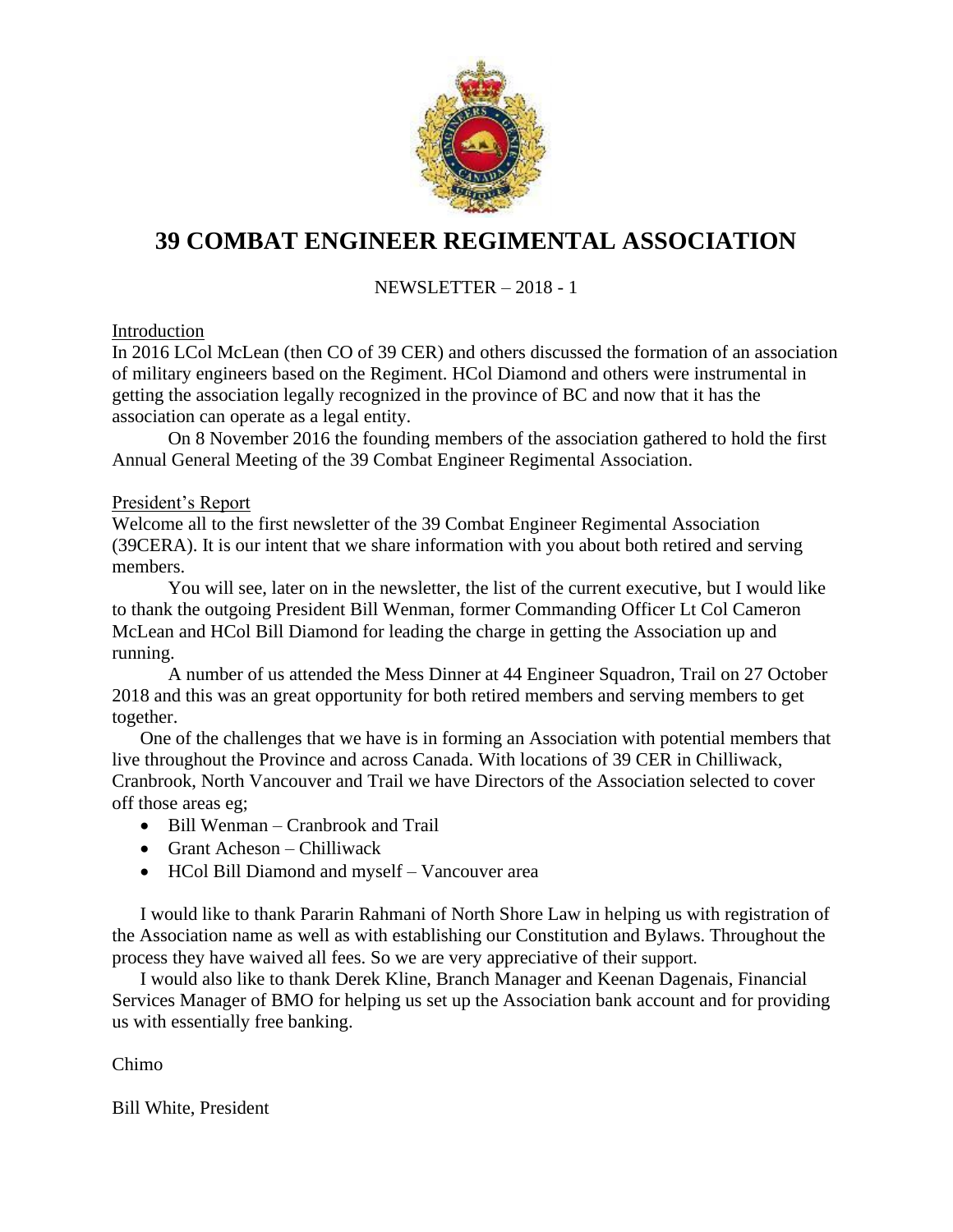### **Certificate of Incorporation**

We are legal, and here is a copy of our Certificate of Incorporation.



#### **Purpose of the Association**

The purpose of the association is to

- To promote fellowship among all ranks of former and present members of 39 Combat Engineer Regiment, the Regimental Family and friends of the Regiment. Regimental Family members includes but is not limited to family of serving members, related Cadet Corps, museums and bands;
- To support the Regiment and Regimental Family in general and the activities of each; and
- To further the traditions of the Regiment and Regimental Family.

#### **Membership**

Attached with this newsletter is an application form. The data from this application will allow us to build a communications list so that we can forward news to members of the association (and ultimately to all members of the 39 CER Engineer family), and to satisfy the legal issue of a society to establish who are the members when it comes to providing notice for meetings, ability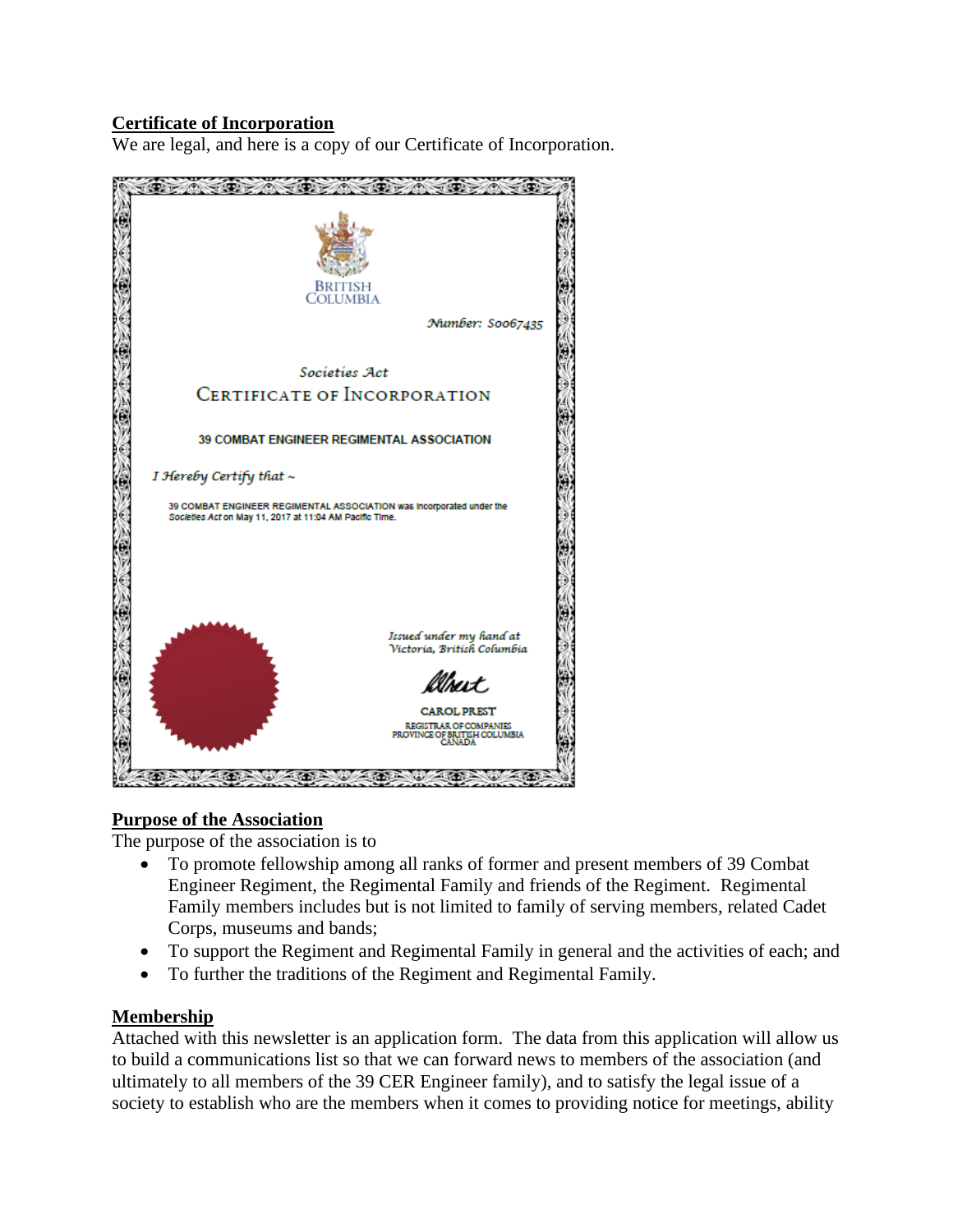to be elected, etc. By submitting an annual membership fee the association can update its membership list and hopefully the pertinent contact information necessary for distributing the newsletter.

#### **Remembrance Day Participation**

#### **HQ And 54 Sqn**

39 CER led the Chilliwack parade onto the All Sappers Cenotaph where they marched past the reviewing Officer, Maj W. Trythall, C.D., DCO 39 CER. This popular ceremony which sees a greater attendance than the official Chilliwack ceremony (at the former City Hall) is a tribute to the many Engineers and military personnel who have served at CFB Chilliwack.

Maj Trythall's speech to the assemble crowd is a perfect reminder for why we assemble and remember the fallen.

"*Ladies and Gentlemen, honoured Veterans, it is my great pleasure to join you for this ceremony today to honour veterans, and commemorate our fallen.*

*Annually we acknowledge and remember the soldiers, sailors and airmen that have served our country faithfully; especially those who have died while carrying out their duties. These are men and women of Canada who, through their sacrifices, left us, who are gathered here today, with the freedom to choose how we might conduct our lives. I think it is therefore appropriate on this of all days then, to consider the words of the author Victor Hugo, who wrote a poignant reminder for us, "Those who for their country gave their lives should hear the prayers of many at their grave".* 

*Remembrance Day is a commemoration; which is to say an act of sharing of our collective, and individual, memories of those who sacrificed so much. It is not a day where we seek to glorify war and the implements of destruction, for there is no true glory in war for war's sake. It is a day established initially by our Sovereign, King George V in November 1919 when he sent greetings to our ancestors and the veterans of the First World War. His message was simple.* 

*"To all my People: Tuesday next, 11 November is the first anniversary of the Armistice, which stayed world-wide carnage of the four preceding years and marked the victory of Right and Freedom. I believe that my people in every part of the Empire fervently wish to perpetuate the memory of the Great Deliverance. To afford an opportunity for the universal expression of this feeling, the eleventh hour of the eleventh day of the eleventh month, there may be for the brief space of two minutes, a complete suspension of our normal activities…we shall all gladly interrupt our business and pleasure whatever it may be, and unite in this simple service of Silence and Remembrance."*

*The anniversaries of major military events allow us all to reflect on the debt we owe to our veterans. They embody the reason why Canada maintains armed forces. Their service and sacrifice is a concrete record of our country's dedication to upholding peace, security, the rule of law, the sanctity of borders, human rights, and other principles that underscore Canadian values.* 

*Today in particular marks the 100th anniversary of the moment that the guns fell silent over the fields of France and Belgium, of the armistice that ended one of the bloodiest conflicts in history; but sadly that conflict did not live up to it's name as the "War to end all wars". But, for Canada that event also marked a beginning. For the first time Canada stood on the international stage as an independent nation. We achieved that status through the courage and sacrifice of the*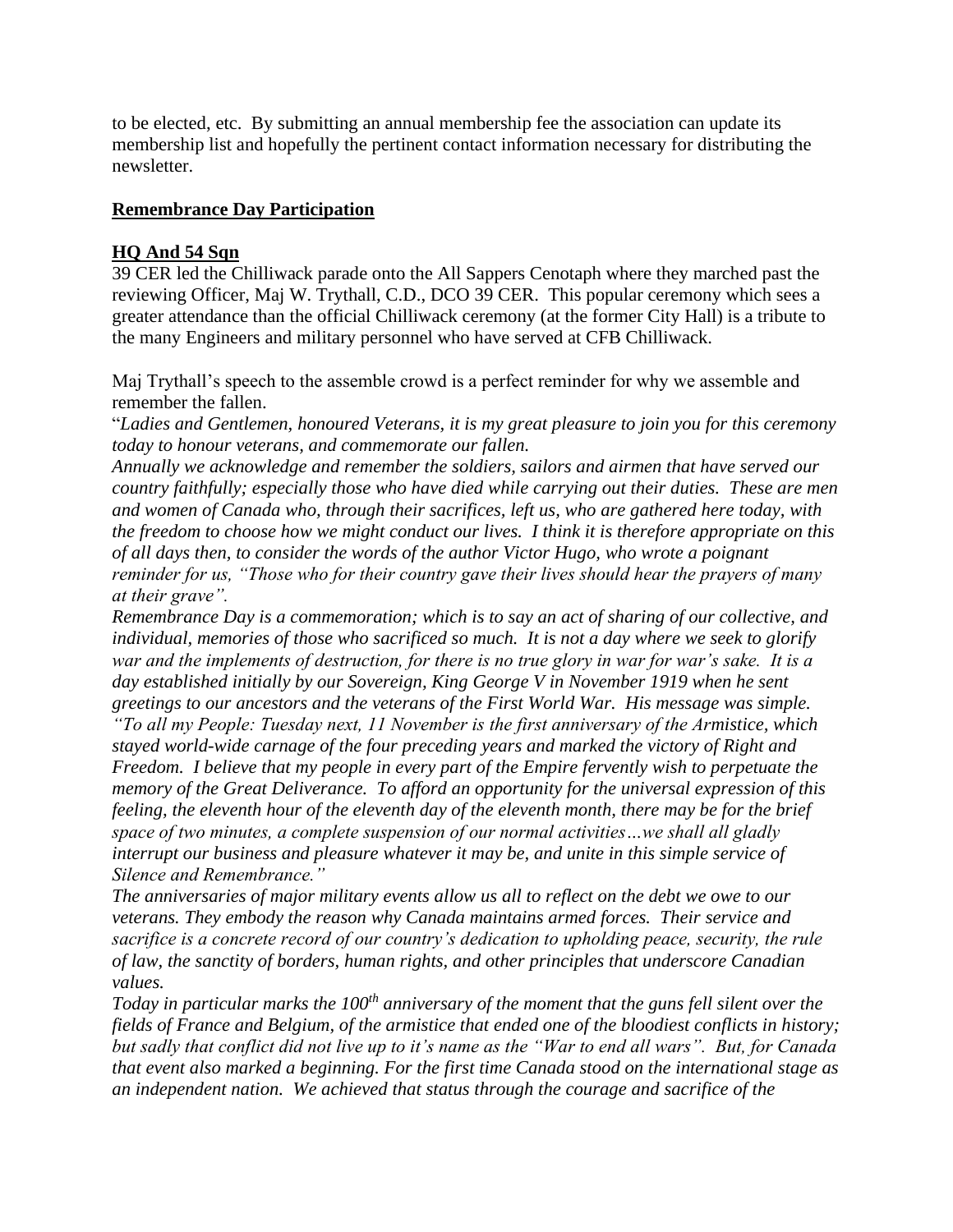*Canadians who fought in the First World War. Our population was only eight million then. Still, some 650,000 men and women signed up to serve in uniform. Of those, 66,000 gave their lives and more than 172,000 were wounded.*

*Many of us hold an image in our minds of the years of trench warfare. We're familiar with the names of places such as Passchendaele, and Ypres, and Vimy Ridge. But the last 100 days of the war was marked by bloody battle across open areas. All Canadian Army Divisions, fighting together as the Canadian Corps, helped push the enemy toward defeat in a series of battles that lasted to within minutes of the armistice. But their successes came at a steep price. Close to 46,000 Canadians were killed or wounded during the last 100 days.*

*We can no longer hear stories firsthand about the hardships and triumphs of the First World War. Sadly, all those who came home are now gone. But veterans of more recent conflicts are still here to share their memories with us.* 

*This spring, Canadians laid wreaths to remember those who gave their lives during the longest battle of the Second World War: the Battle of the Atlantic. That battle ended 73 years ago. But it remains vivid in the minds of the sailors who once guarded convoys against attack from enemy U-boats. It's equally clear in the memories of the merchant mariners who left the safety of harbour over and over despite the constant threat of sinking.*

*2018 also marks the 65th anniversary of the Armistice that ended the fighting between North and South Korea. Decades later, a peace treaty has yet to be reached. Our soldiers held remote mountain positions and fought with distinction to stop North Korean and Chinese troops from overtaking the south. More than 26,000 Canadians took part in the sea, land, and air operations in and around the Korean Peninsula. Sadly, 516 brave Canadians never came home.*

*2018 also marks a more modern milestone in Canada's military history: the 10th anniversary of National Peacekeepers' Day. Every year on August 9th, Canadians gather at the Peacekeeping Monument in Ottawa and other venues across the country. They do so to honour members of the military, RCMP, and other police services who have worn a blue beret or blue helmet to help people in trouble spots move from conflict to peace.*

*And finally we must not forget those that gave their lives battling terrorism and extremism in Afghanistan; those 158 souls who perished defending our freedom. Over 40,000 Canadian Armed Forces members took part in that conflict and there are many young men and women amongst us here today for whom that conflict is still a vivid and terrible memory.*

*Let us also consider today that the members of our Armed Forces are presently defending us abroad and domestically. This past summer, Canadian peacekeepers travelled to Mali, one of the poorest countries in Africa, as part of the UN stabilization force in that region. Called Operation PRESENCE, this mission will see 200 and more members of our Armed Forces providing helicopter transport and medical evacuation for peacekeepers, in a sometimes hostile environment.*

*Canada also contributes to international peace and security as a member of the North Atlantic Treaty Organization, or NATO. Canadian troops are currently in Latvia, participating in Operation REASSURANCE in an effort to preserve peace and avoid conflict in Central and Eastern Europe.*

*In the Middle East, under Operation IMPACT, our forces are providing training and assistance to the Iraqi security force and helping regional forces build their capacity in the Global Coalition effort to defeat Daesh also known as ISIS or ISIL.* 

*At home, the Canadian Armed Forces stand guard in a different way. Our Forces conduct air and maritime search and rescue operations. We also help deal with disasters. This past*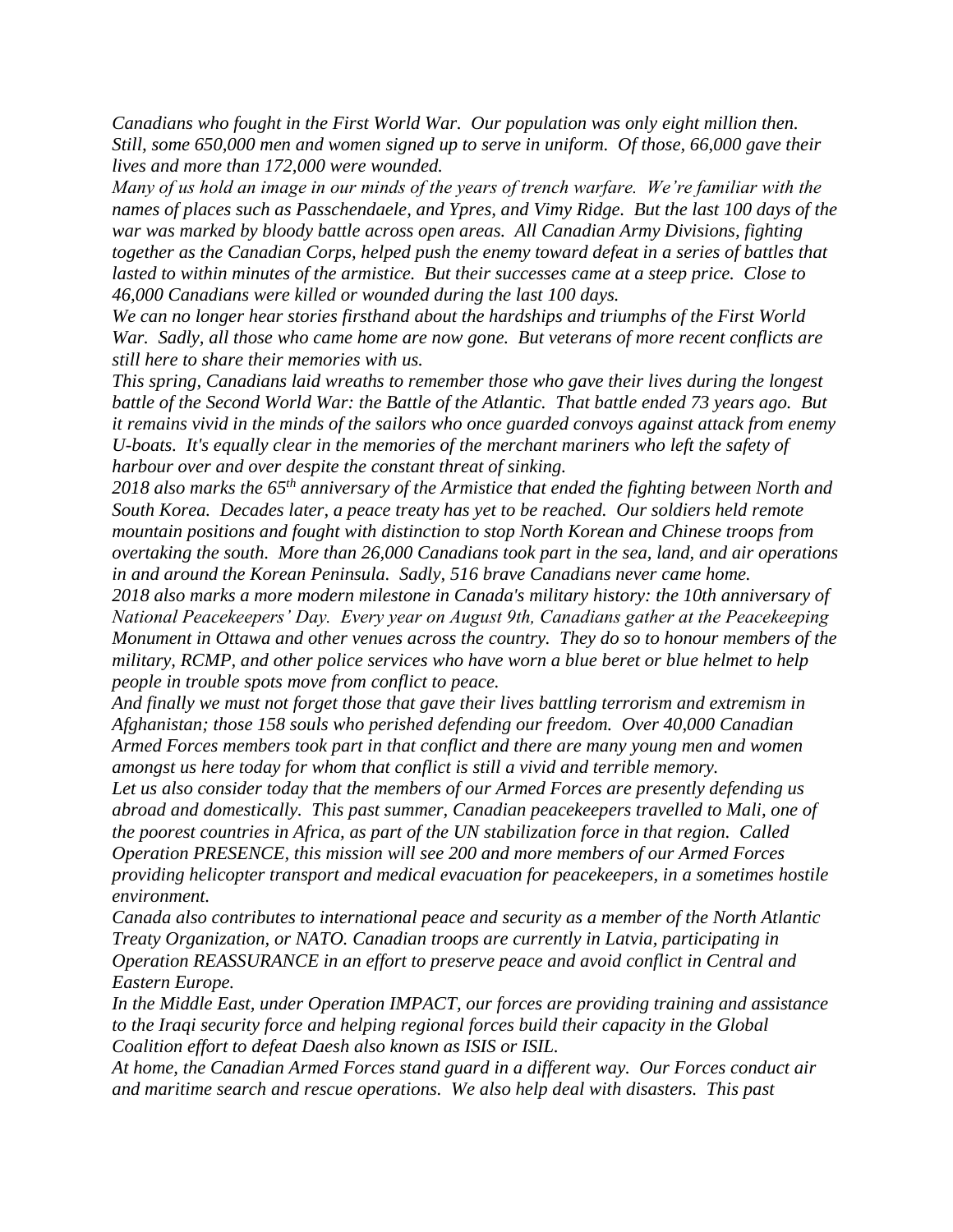*summer, for instance, Forces members, including members who are on parade before you today, joined in fighting forest fires in British Columbia.*

*We are fortunate to live in one of the most peaceful countries in the world. But we can't ignore the reality of a security environment that is changing rapidly — and not always for the better. We have to be vigilant and hone skills to deal with new threats.*

*To prepare for the future, you must understand the past.*

*Remember the men and women who have served our country — and especially those who fought and died for the freedom, security, and prosperity we enjoy today. Help to keep the flame of memory alive for those who are gone.*

*And I bid you show your gratitude to the veterans who are still with us. We owe all of our veterans — our heroes — a debt that we can never repay, but we can honour their legacy, through remembrance.*

*Thank you*



Major Trythall and Warrant Officer Fiessel laying the 39 CER wreath.

# **6 ES**

6ES had a fairly involved event which was made extra special with an addition of 40 sailors from HMCS Vancouver who joined 6ES from the ship which was alongside at the Lonsdale Pier. Prior to departing the Armoury, 6 ES gathered in the mess for the traditional toast to the fallen of 6 Coy.

At this point the cenotaph guard departed, led by MCpl Feasby, its made up of 2 Spr's (Cpl Boechler, and Cpl Wotherspoon), 2 x RCMP, and 2 Cadets from each service.

In addition Maj Kwok and Cpl Kim also departed to attend the West Vancouver Service.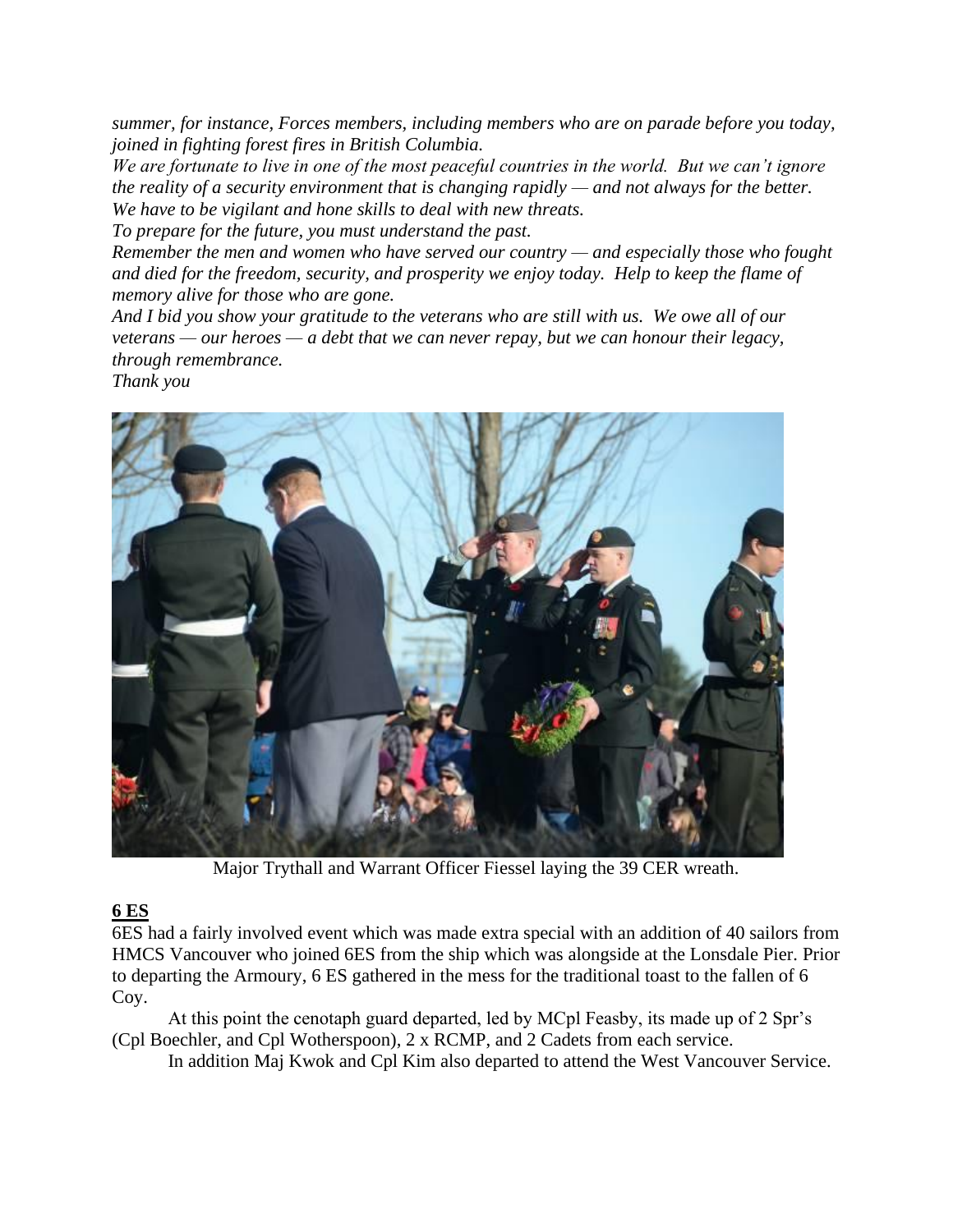At around 0930, the J.P. Fell Armoury Garrison formed up under the SSM of 6ES which included 6 ES, 2573 RCACC, 103 RCAC, and 105 RCSCC Lonsdale. All lead by the J.P. Fell Pipe Band.

At 0945, as OC of 6ES Maj Piers took the parade and stepped off under police escort up 15<sup>th</sup> to St Georges where the parade halted in front of the RCMP detachment. At this point approx. 40 RCMP officers joined the J.P. Fell Armoury Garrison along with the North Van City Fire Dept. Maj Piers then led the parade down St Georges, marched around Victoria Park and halted behind the cenotaph along Keith Road. There they linked up with HMCS Vancouver and they fell in as lead Troop in the Squadron. On order by the civic parade marshal all marched into the cenotaph and attended the civic service.

VIP's of note at the service: MP Jonathan Wilkinson , MLA Bowinn Ma and Jane Thornthwaite, Mayors Linda Buchanan (city) and Mike Little (district) , we were also joined by the French Consulate General Philippe Sutter (in recognition of the 100 year armistice) and Commander Jonathan Kouwenberg CD, CO HMCS Vancouver as the Reviewing Officer.

After the customary wreath laying the parade was moved onto Lonsdale in preparation for the march back to the Lt Col J.P Fell Armoury, passing the saluting dais along the way.

Once back at the Armoury, OC 6 ES dismissed the parade and all attended a reception on the Armoury floor organized by the North Shore Vets Council.

The J.P. Fell Pipe Band did a show on the floor and then departed on its traditional Remembrance Day bus tour of North Vancouver's Legions. This year 6ES added a twist and seized the opportunity to take the band down to the ship. After piping down the pier (those out for an afternoon stroll got a show) the band played a few tunes on the flight deck for those sailors on duty.



Major Piers leading the parade (Photo Sylvester Law)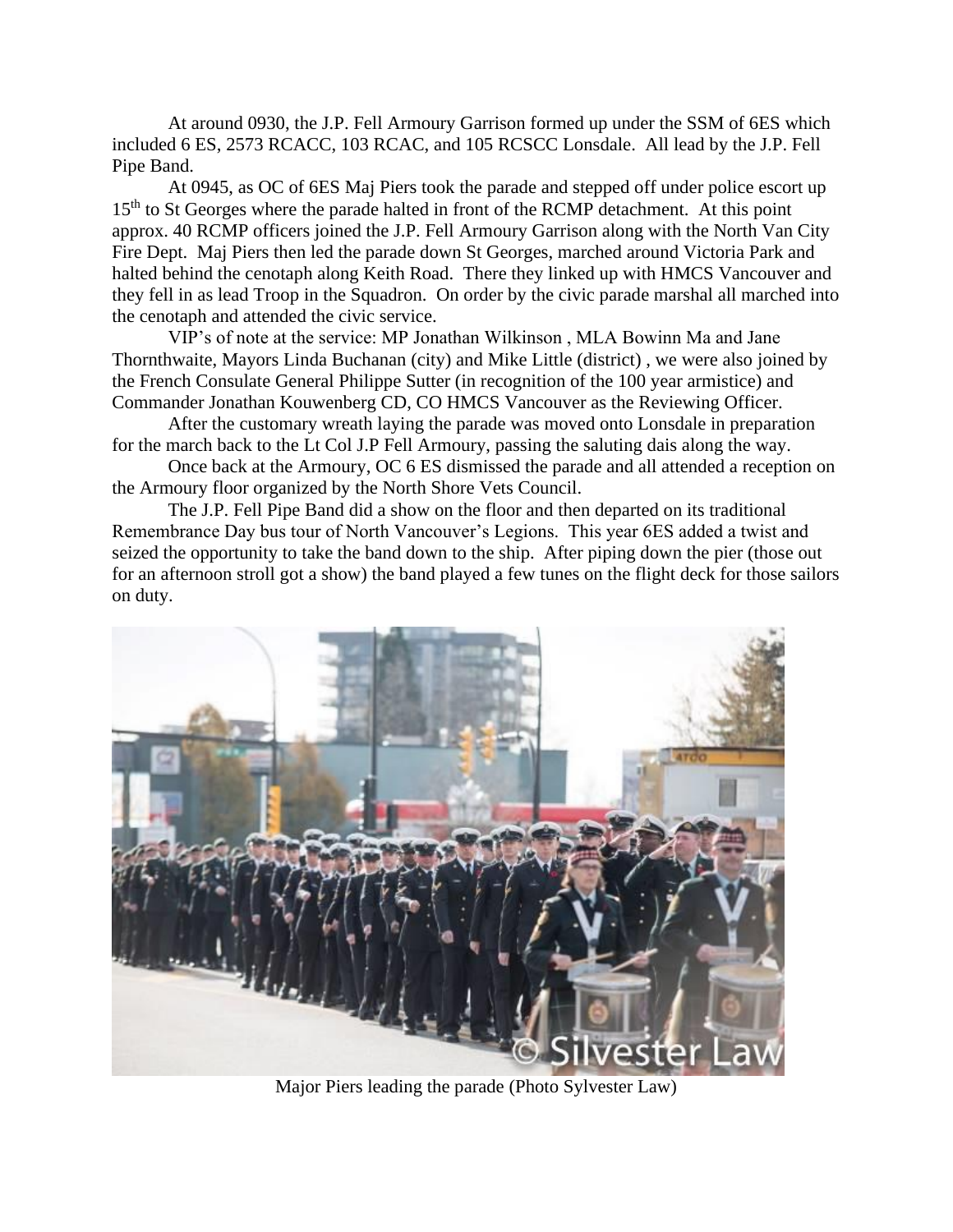44 ES

44 ES had two contingents on parade, one in Trail led by Capt Luchia, and one in Cranbrook led by the OC, Maj Wilson. 44 ES retains a Civil Defence Air Raid siren that the squadron sounds every Remembrance Day at 11:00 hours to commence the two minutes of silent remembrance. The Trail Cenotaph was commanded by Sgt Sheill with MCpl Horney on guard. Additionally 44 ES provided cenotaph guards in Fruitvale (Cpl Screzlec) and Rossland (Cpl French).



Trail Cenotaph 11 Nov 18 (Photo: Trail Times)

#### **Upcoming Events**

26 to 31 December 2018 – Exercise Paladin Response – Chilliwack 19 January 2019 – Grand Opening of the Armoury in Cranbrook

#### **39 CER Association Directors**

Bill White – President (president@39CER.ca) HLCol Roli Krueger – Vice-President HCol Bill Diamond – Treasurer (treasurer@39CER.ca) Grant Acheson – Secretary and Director responsible for Membership (secretary@39CER.ca) LCol Cameron McLean – Director Bill Wenman – Director Achim von Wiedner – Director and Editor of the Newsletter

# **BMO** Bank of Montreal

Through the authority of the Chief of Defence Staff, BMO, the Bank of Montreal is mandated to provide members of the Canadian Defence Community with enhanced low cost or no cost banking services.